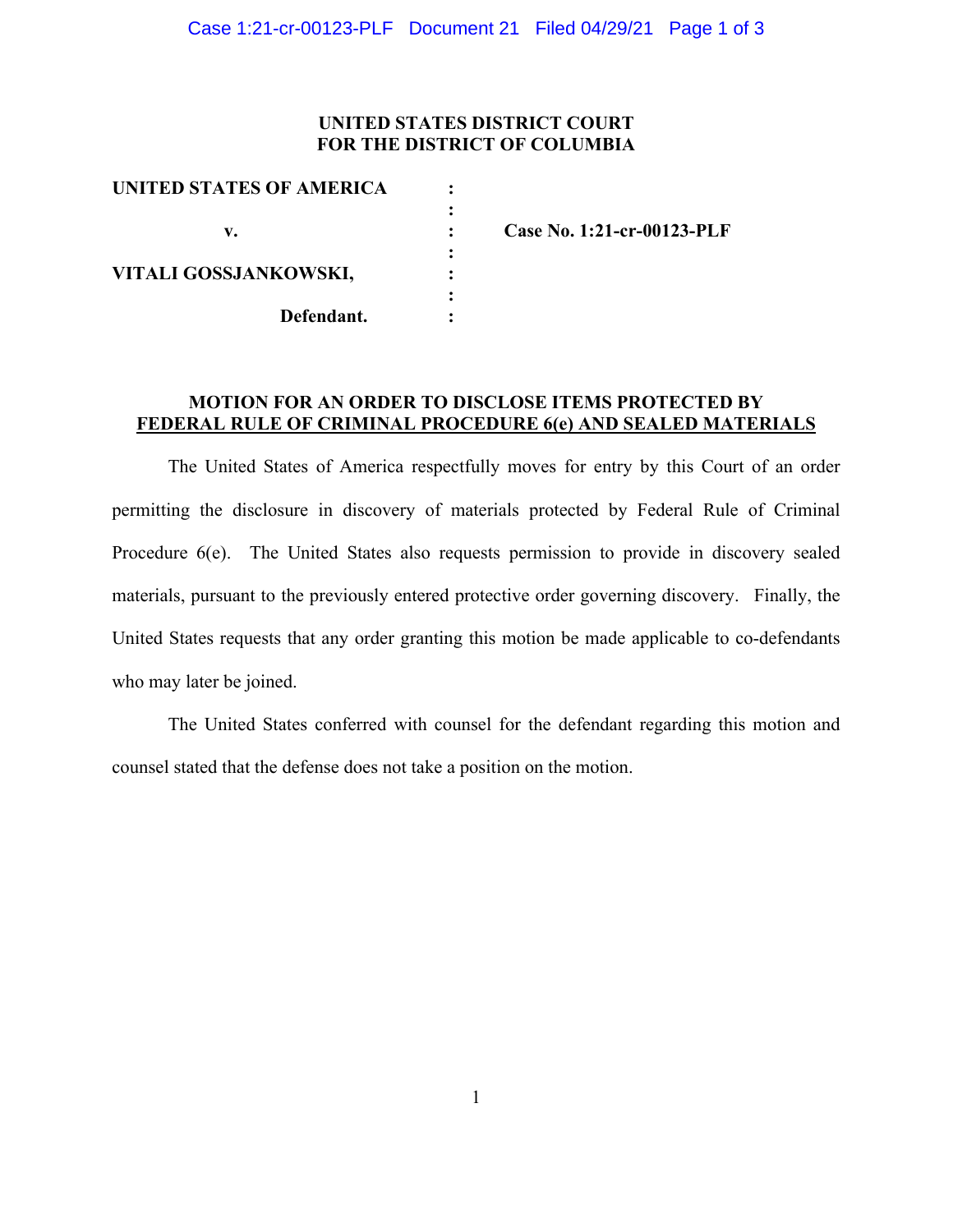# Case 1:21-cr-00123-PLF Document 21 Filed 04/29/21 Page 2 of 3

WHEREFORE, the United States respectfully requests an order authorizing the disclosure

in discovery of the materials described above.

Respectfully submitted,

CHANNING PHILLIPS Acting United States Attorney D.C. Bar No. 415793

*/s/ Cara Gardner* 

Cara Gardner DC Bar No. 1003793 Assistant United States Attorney 555 4th Street, N.W. Washington, D.C. 20530 (202) 252-7009 cara.gardner@usdoj.gov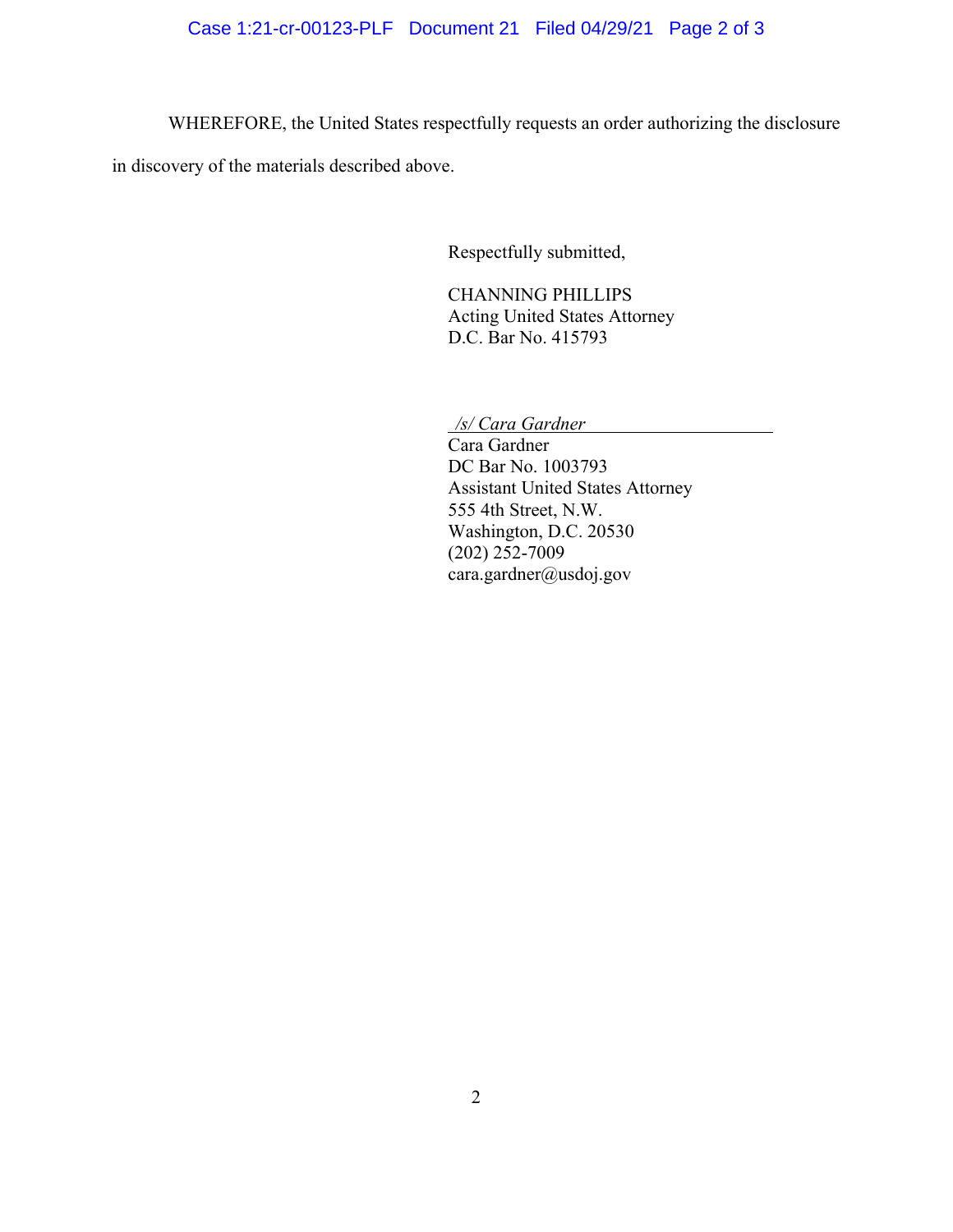# **UNITED STATES DISTRICT COURT FOR THE DISTRICT OF COLUMBIA**

| UNITED STATES OF AMERICA |  |
|--------------------------|--|
|                          |  |
| v.                       |  |
|                          |  |
| VITALI GOSSJANKOWSKI,    |  |
|                          |  |
| Defendant.               |  |
|                          |  |

**v. : Case No. 1:21-cr-00123-PLF**

### **ORDER**

Upon consideration of the United States' motion to disclose items protected by Federal

Rule of Criminal Procedure 6(e) and sealed materials, it is hereby

ORDERED, that the motion is GRANTED, and it is further

ORDERED, that the United States may provide in discovery materials protected by

Federal Rule of Criminal Procedure 6(e), and it is further

ORDERED, that the United States may provide in discovery sealed materials, pursuant to

the previously entered protective order governing discovery, and it is further

ORDERED, that this Order also applies to the disclosure of the materials described above to any co-defendants who may later be joined.

 $Date:$ 

HONORABLE PAUL L. FRIEDMAN United States District Judge